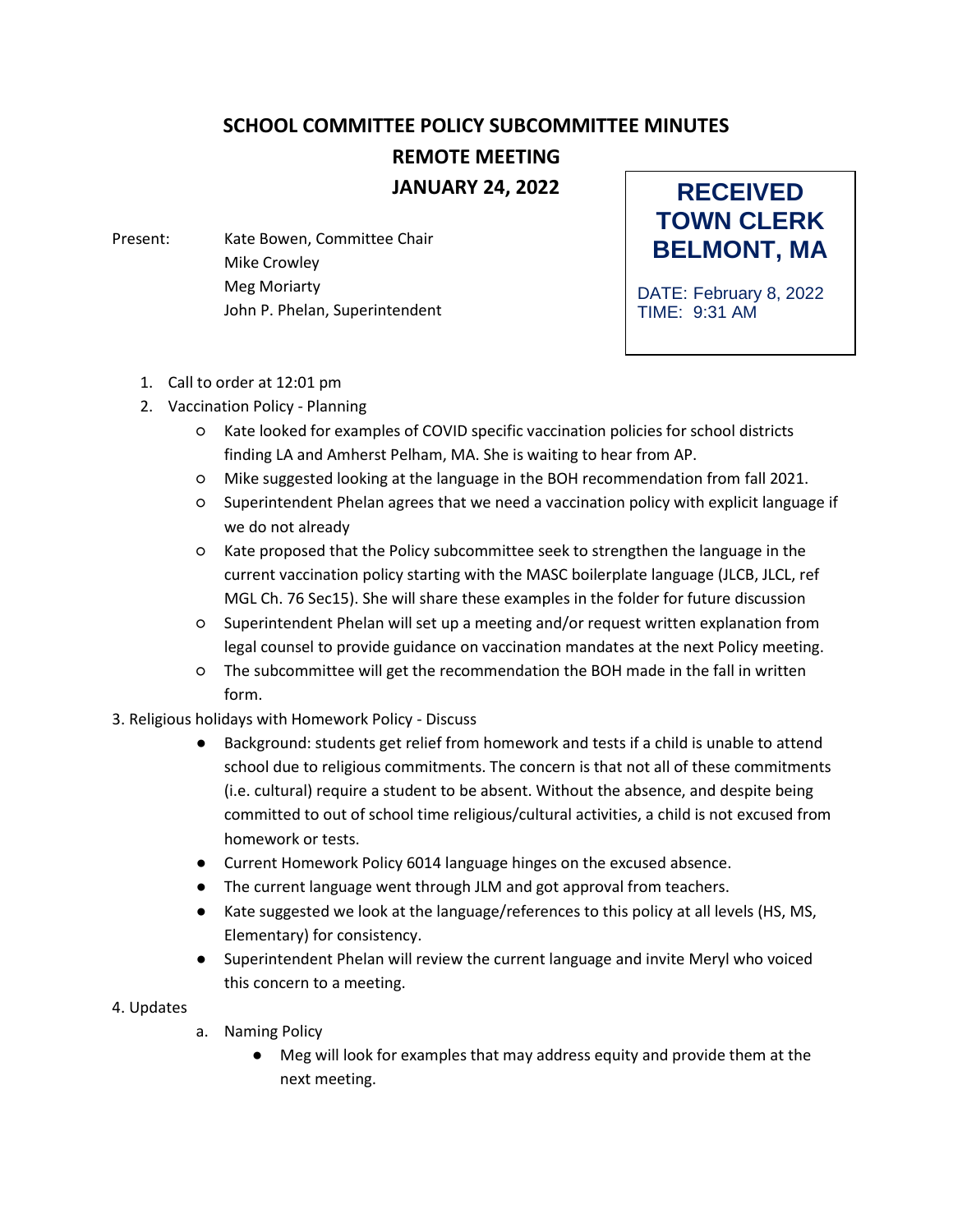- Superintendent Phelan feels comfortable with the current language of the policy.
- b. Transportation Policy active (wellness); student parking comparisons
	- Kate presented MassDOT language and proposed adding an "active transportation" clause in Policy 5005 to align with recommendations by Safe Routes as well as National guidance. However, looking at what Mass DOT recommends via their safe routes program, Kate proposed the language (from MADOT) makes more sense to include in the transportation section of Policy 7006. She will add the document with the language she presented to the shared folder and represent the language for any changes at the next meeting.
	- Superintendent Phelan agreed stating that this is an important issue in the community.
	- Kate will make revisions and present at the next meeting.
- c. Norms/Protocols meeting length, agenda setting, complaints, info requests
	- Mike, Meg and Kate were tasked with searching for example language/policies that specifically address length of meetings, agendas, complaints, district communication, and information requests. These all relate directly to the functioning of school committee members and had been identified by the subcommittee as lacking in our policy/procedure manual.
	- Mike looked at a variety of districts and did not find anything explicit about length of meetings with the exception of a news article from Pittsfield that made mention of a 3 hour limit. The committee agreed this may be something to include in an updated procedure document for current school committee members.
	- Kate was looking at communication norms and procedures across districts. She will put a document that she created with a communication norms chart in the shared folder.
	- Policy Hosting with MASC At the last meeting Kate introduced the idea of Policy Hosting. After following up with the Superintendent prior to this meeting, Kate explained that the MASC membership allows for MASC to host our policy manual, make updates upon request, and re-categorize the policies to align with the National School Board system. One benefit is making it easy to compare policies with other committee's policies. Mike asked Kate to confirm there is no fee for these services.
	- Everyone will continue to seek out examples for norms/protocols to make suggestions on these items at future meetings. Any examples can be shared in the google folder.

## 5. Next Policy meeting Monday February 7, 2022, noon - 1 pm